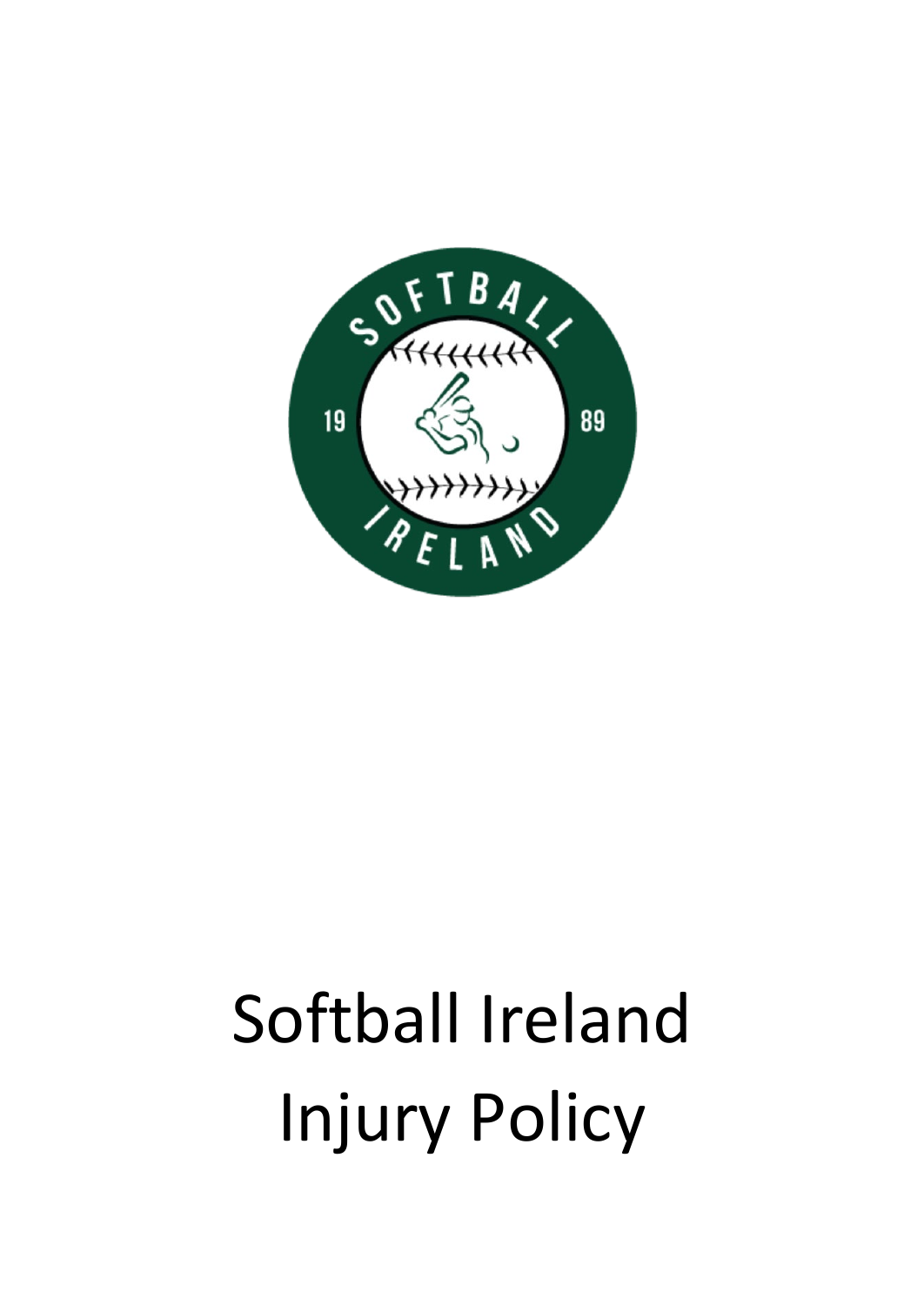# <span id="page-1-0"></span>**Table of Contents**

| 11 |
|----|
|    |
|    |
|    |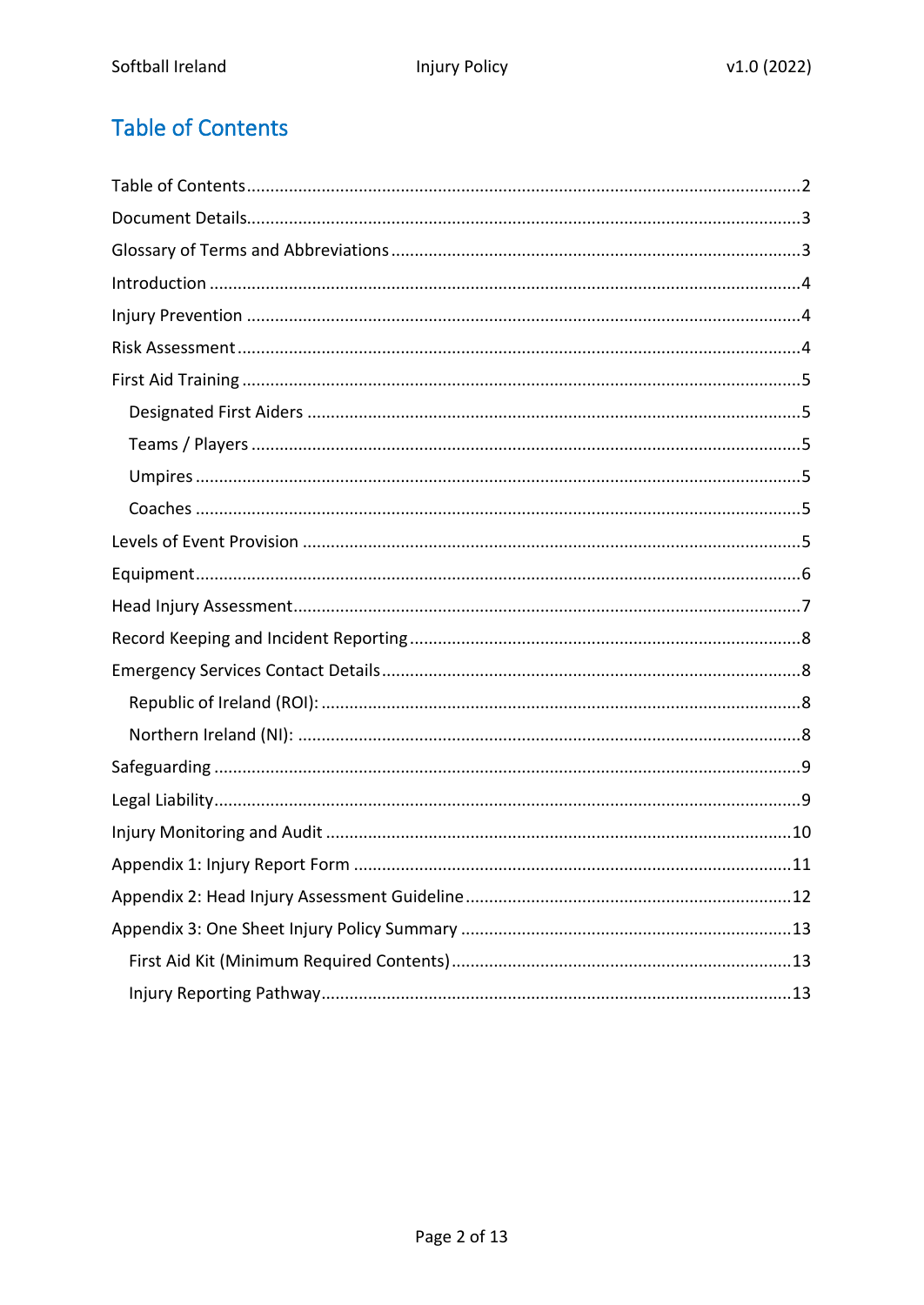## <span id="page-2-0"></span>Document Details

| <b>Version</b>              | <b>Date Issued</b> | <b>Author</b>                                                                                   |  |  |
|-----------------------------|--------------------|-------------------------------------------------------------------------------------------------|--|--|
| 1.0                         | 31/3/2022          | Andrew Craven – SI Board / SU Chairperson<br>Melanie Lavery - SI Board / Director of Fast Pitch |  |  |
| <b>Contributors:</b>        |                    | Colum Lavery - Softball Ireland President                                                       |  |  |
| <b>Contact Details:</b>     |                    | medical@softball.ie                                                                             |  |  |
| <b>Target Audience:</b>     |                    | Softball Ireland Regions / Fastpitch Ireland / Clubs /<br>Teams / Officials                     |  |  |
| <b>Policy Replaces:</b>     |                    | Softball Ireland Head Injury Ruling<br>Softball Ireland Injury Reporting Form (pre-2021)        |  |  |
| <b>Policy Approved By:</b>  |                    | Softball Ireland Board                                                                          |  |  |
| <b>Date Approved:</b>       |                    | 3/2/2022                                                                                        |  |  |
| <b>Implementation Date:</b> |                    | 31/3/2022                                                                                       |  |  |
| <b>Review Date:</b>         |                    | 31/3/2025                                                                                       |  |  |

# <span id="page-2-1"></span>Glossary of Terms and Abbreviations

Below is a list of terms and abbreviations used throughout this document:

| <b>Term</b>                    | <b>Description</b>                                                                        | <b>Abbreviation</b>      |
|--------------------------------|-------------------------------------------------------------------------------------------|--------------------------|
| <b>National Governing Body</b> | Refers to 'Softball Ireland'                                                              | <b>NGB</b>               |
| <b>Regions</b>                 | Refers to the regional associations on<br>the island of Ireland $(SL / SU / GS)$          |                          |
| <b>Board</b>                   | <b>Refers to the Softball Ireland Board</b>                                               | $\overline{\phantom{a}}$ |
| Softball Ireland               | The NGB of softball on the island of<br><b>Ireland</b>                                    | <b>SI</b>                |
| Softball Leinster              | The regional association for Leinster                                                     | <b>SL</b>                |
| <b>Softball Ulster</b>         | The regional association for Ulster                                                       | <b>SU</b>                |
| <b>Fastpitch Ireland</b>       | The body responsible for the<br>administration of Fastpitch Softball in<br><b>Ireland</b> | <b>FPI</b>               |
| <b>Galway Softball</b>         | The regional association for Galway                                                       | GS                       |
| <b>Republic of Ireland</b>     | <b>Republic of Ireland</b>                                                                | <b>ROI</b>               |
| Northern Ireland               | Northern Ireland                                                                          | <b>NI</b>                |
| Under 18                       | Refers to all players under the age of 18<br>years                                        | U18                      |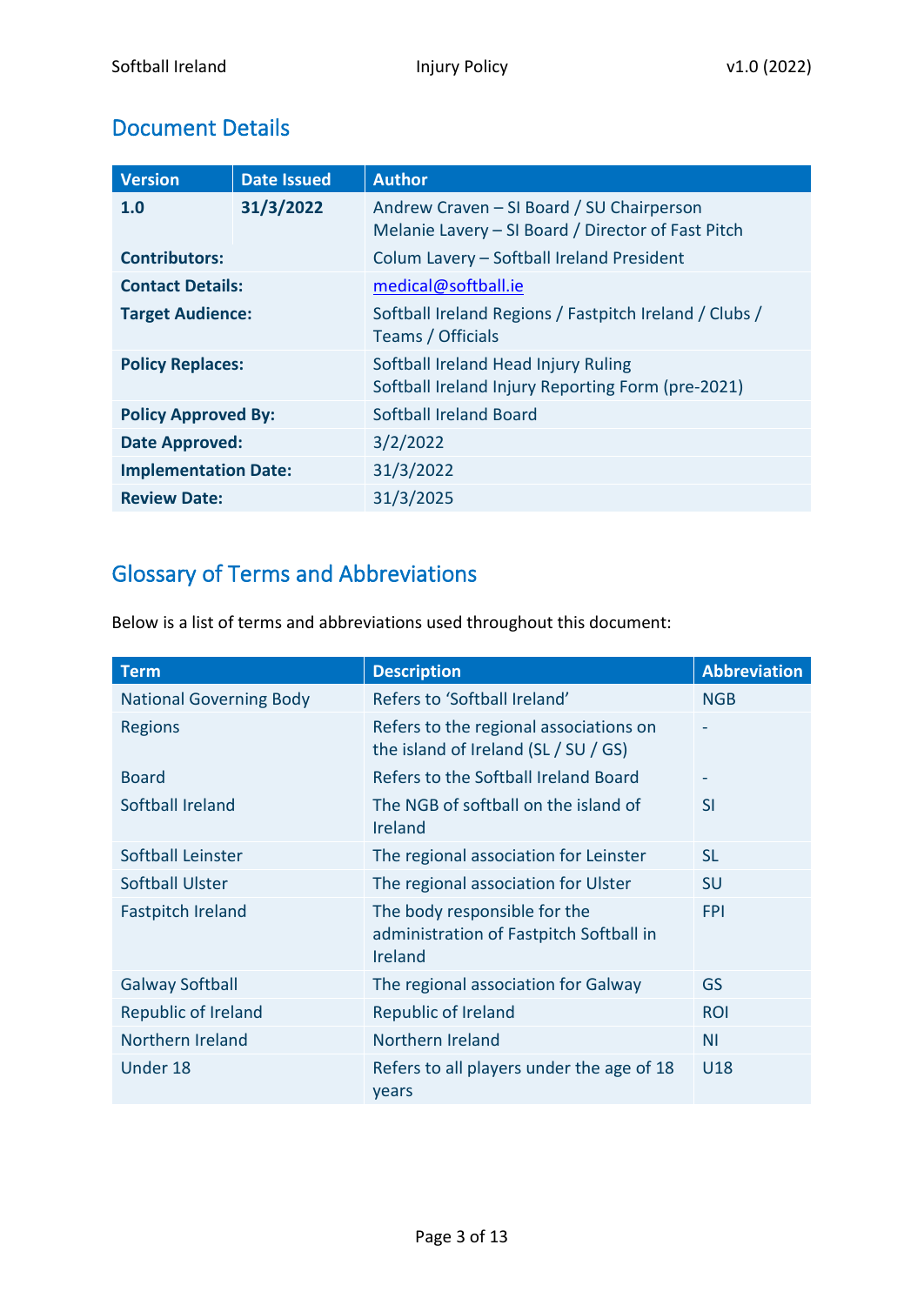## <span id="page-3-0"></span>Introduction

Softball Ireland (SI) takes the health and safety of its members seriously, especially in the case of head injury or in the event of a player becoming unconscious during a game or training session. This policy has been developed to assist the regional associations, national teams, clubs, and players promote good practice regarding general safety and injury to players, with a specific focus on head injuries. SI expects all regional associations, national teams, clubs, and players to follow this policy and the guidance contained within it in full.

For further information, or clarification on any aspects of this policy, the medical committee can be contacted by emailing: [medical@softball.ie.](mailto:medical@softball.ie)

## <span id="page-3-1"></span>Injury Prevention

Consideration should be given to measures that reduce or prevent injuries from occurring. These may include:

- Appropriate pre-event stretching and warm-up exercises
- Appropriate post-event stretching and cool-down exercises
- Not training or playing until fully healed if recovering from a previous injury
- Wearing of suitable footwear i.e. cleats / studs rather than trainers
- Wearing of protective equipment e.g. helmets, face shields, etc.

The list above is not exhaustive and a full risk assessment should be considered for all softball events to reduce the potential risk posed to players.

### <span id="page-3-2"></span>Risk Assessment

All softball events should be risk assessed for potential health and safety hazards, and appropriate measures put in place to mitigate these. For further guidance and supporting documentation on performing a risk assessment, members are directed to the following documents, which can be modified and adapted for individual use:

- SI COVID-19 Risk Assessment Guidance (2021) v1.0
- SI COVID-19 Risk Assessment Template (2021) v1.0

All documents are available to download on the SI website [\(www.sotball.ie\)](http://www.sotball.ie/) or by contacting the SI Medical Committee [\(medical@softball.ie\)](mailto:medical@softball.ie).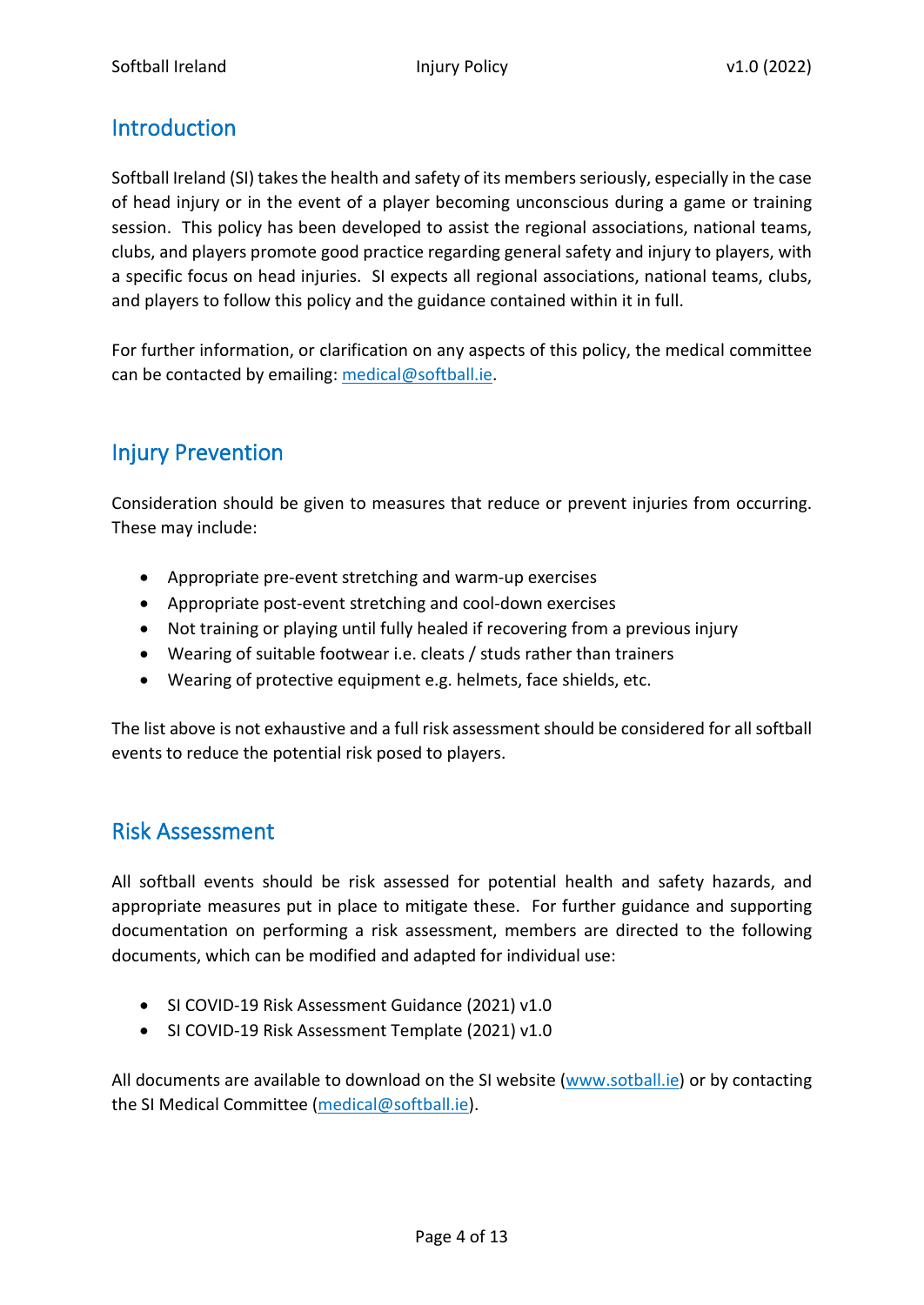## <span id="page-4-0"></span>First Aid Training

It is important to clarify that any individual is capable of delivering basic first aid to an injured player, although not everyone is going to be able to manage all problems that can arise on the softball diamond. Where there is no first aider available, or the first aider involved in assessing an injured player is not comfortable with the injuries sustained, consideration should be given to contacting the emergency services or taking the injured player directly to hospital (if safe to do so).

#### <span id="page-4-1"></span>Designated First Aiders

Any individual who acts as a designated first aider at SI events must provide credentials of an up to date first aid course, which includes basic life support training and head injury recognition training.

#### <span id="page-4-2"></span>Teams / Players

Teams are not currently expected to have a fully qualified first aider, but should nominate an individual who has responsibility for managing the team first aid kit and reporting injuries to SI.

#### <span id="page-4-3"></span>Umpires

Umpires are not currently expected to be qualified first aiders, however they are required to be trained in head injury recognition. Umpire training courses will be updated to include basic head injury recognition training.

#### <span id="page-4-4"></span>**Coaches**

Coaches are currently not expected to be qualified first aiders. It is recommended that all coaches are trained in head injury recognition when completing their level 1 qualification.

## <span id="page-4-5"></span>Levels of Event Provision

Not all SI events require the presence of a trained first aider, but consideration must be given for the possibility of injuries. The following table outlines the basic event provision which must be provided by SI teams and organisations.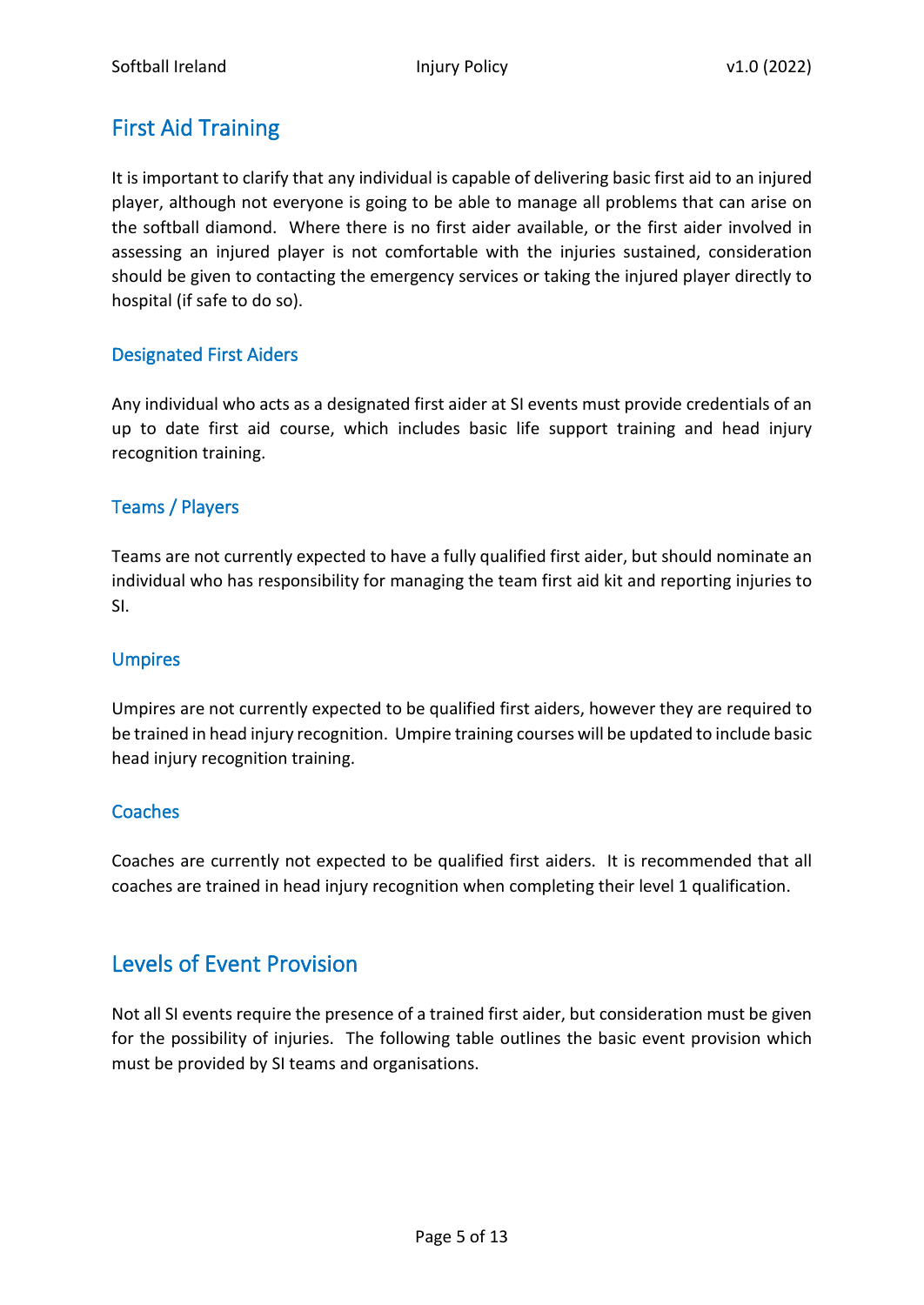| <b>Type of Event</b>                              | <b>First Aid Cover Required</b>                                                                                                                                    | <b>Quantity</b>                                                          |
|---------------------------------------------------|--------------------------------------------------------------------------------------------------------------------------------------------------------------------|--------------------------------------------------------------------------|
| <b>Team / Club Training</b>                       | <b>First Aid Kit Available</b>                                                                                                                                     | 1 per team                                                               |
| <b>Friendly Games</b>                             | <b>First Aid Kit Available</b>                                                                                                                                     | 1 per team                                                               |
| <b>League Games</b>                               | <b>First Aid Kit Available</b><br><b>Umpire Trained in Head Injury Recognition</b>                                                                                 | 1 per team<br>1 per game                                                 |
| <b>Intervarsity Games</b>                         | <b>First Aid Kit Available</b><br>Umpire Trained in Head Injury Recognition                                                                                        | 1 per team<br>1 per game                                                 |
| <b>Recruitment &amp; Open Days</b>                | <b>First Aid Kit Available</b><br><b>First Aider</b>                                                                                                               | 1 per team<br>1 per event                                                |
| <b>Club Tournament, or</b><br>Tournament ≥4 Teams | <b>First Aid Kit Available</b><br>Defibrillator Available at Venue<br>Umpire Trained in Head Injury Recognition<br>Dedicated Officer for Reporting Injuries        | 1 per team<br>1 per event<br>1 per event<br>1 per event                  |
| <b>Club Tournament, or</b><br>Tournament ≥8 Teams | <b>First Aid Kit Available</b><br>Defibrillator Available at Venue<br><b>First Aider</b><br><b>Dedicated First Aid Tent</b>                                        | 1 per team<br>1 per venue<br>1 for 6 teams<br>1 per event                |
| <b>Regional Tournament</b>                        | <b>First Aid Kit Available</b><br>Defibrillator Available at Venue<br><b>Umpire Trained in Head Injury Recognition</b><br>Dedicated Officer for Reporting Injuries | 1 per team<br>1 per event<br>1 per event<br>1 per event                  |
| <b>National Tournament</b>                        | <b>First Aid Kit Available</b><br>Defibrillator Available at Venue<br><b>First Aider</b><br><b>Dedicated First Aid Tent</b>                                        | 1 per team<br>1 per venue<br>1 for 6 teams<br>1 per event                |
| <b>International Tournament</b>                   | <b>First Aid Kit Available</b><br>Defibrillator Available at Venue<br><b>First Aider</b><br>Medical / Paramedic support<br><b>Dedicated First Aid Tent</b>         | 1 per team<br>1 per venue<br>1 for 6 teams<br>1 per event<br>1 per event |

## <span id="page-5-0"></span>Equipment

The basic minimum equipment required in a first aid kit is outlined in the table below. This list is not exhaustive and teams may wish to add other items to their own kits. Teams may also wish to bring along more items to all-day or weekend tournaments.

Remember to immediately replace any items that are used to ensure a fully-stocked first aid kit for your team. First Aid kits should also be checked on a monthly basis to ensure no items have become damaged or out of date, requiring replacement.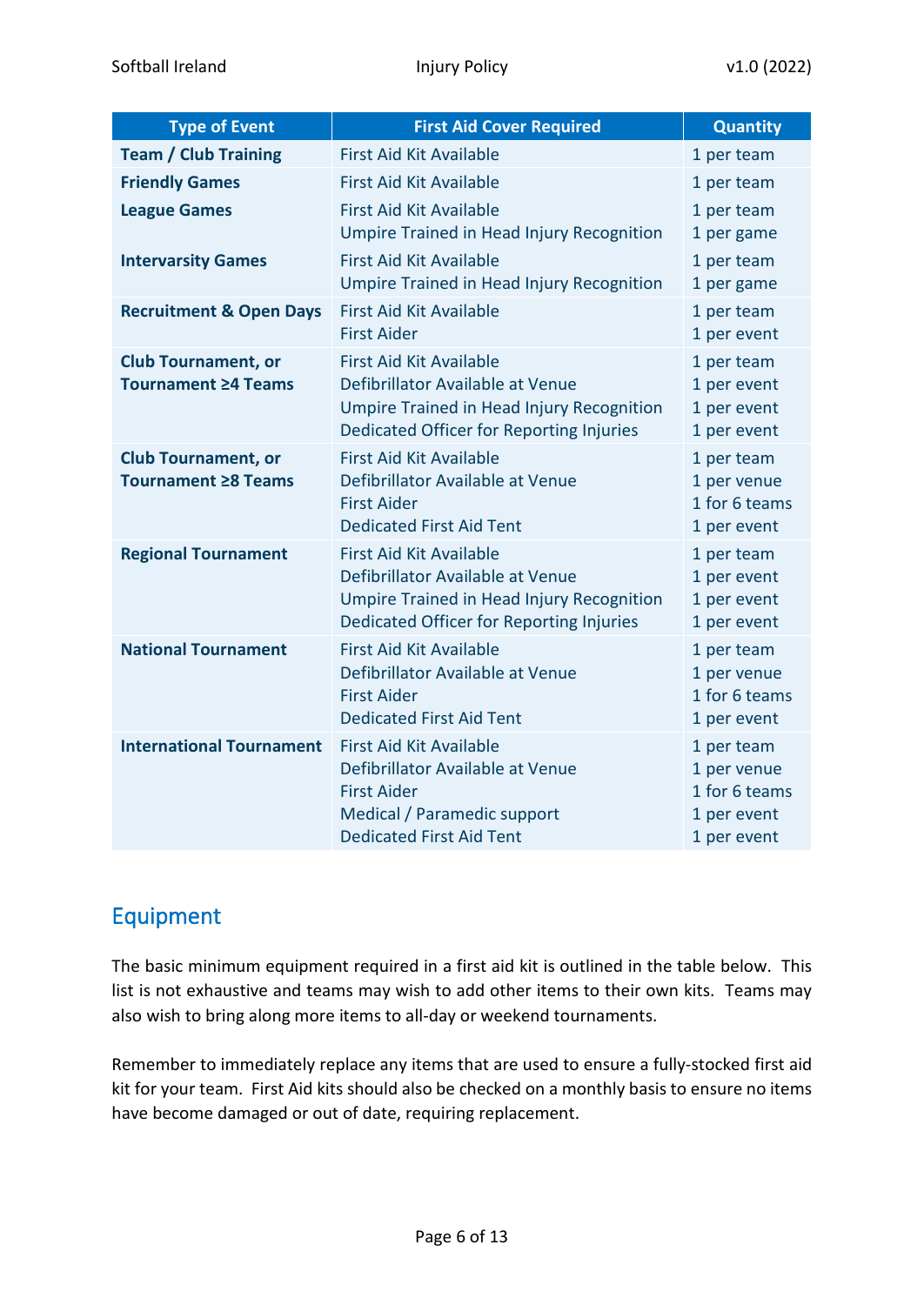| <b>Item</b>                          | <b>Example Use</b>                      | Min. Quantity         |
|--------------------------------------|-----------------------------------------|-----------------------|
| <b>Instant Ice Packs</b>             | Sprains / Fractures / Head Injuries     | 2 packs               |
| <b>Sterile Saline</b>                | Washing: Wounds / Eyes                  | 2 bottles             |
| <b>Antiseptic Wound Wash</b>         | <b>Washing: Dirty Wounds</b>            | 1 bottle              |
| <b>Bandaging</b>                     | Covering Wounds / Supporting Sprains    | 1 roll                |
| <b>Scissors</b>                      | Cutting Clothes / Bandaging / Dressings | 1 pair                |
| <b>Adhesive Dressings (Plasters)</b> | <b>Covering Wounds</b>                  | Assorted              |
| <b>Disposable Non-Latex Gloves</b>   | First Aider / Wound Protection          | <b>Assorted Sizes</b> |
| Plastic Bag (e.g. bin, zip-lock)     | Disposal of Soiled Items / Holding Ice  | 2 bags                |

## <span id="page-6-0"></span>Head Injury Assessment

Concussion is a brain injury which is usually caused when a player hits their head or falls. It can happen at any time, but sporting activities (including softball) can increase the chances of a concussive injury occurring. Ignoring a concussion can result in death, therefore it must always be taken seriously. Players, coaches and umpires must therefore be able to recognise the signs and symptoms of concussion and know how to respond.

If you or another player has been hit on the head, you need to look out for signs like these:

- Headache
- Feeling dazed or confused
- Feeling drowsy or sleepy
- Feeling sick
- Feeling irritable or "in a fog"
- Having difficulty remembering things
- Having difficulty with your balance
- Any other change in normal behaviour

Concussion does not always involve loss of consciousness. You must take any of these symptoms seriously and act accordingly.

If you suspect yourself or another player of having a concussion you must immediately:

- Stop playing and remove yourself or injured player to a safe location;
- Report it to another player, coach, umpire or first-aider;
- Be honest about how you are feeling or what you have witnessed.

Do not leave a player suspected of concussion alone and do not ignore a change or deterioration in symptoms. If an injured player has lost consciousness, or their symptoms appear to be getting worse, someone must phone for an ambulance immediately.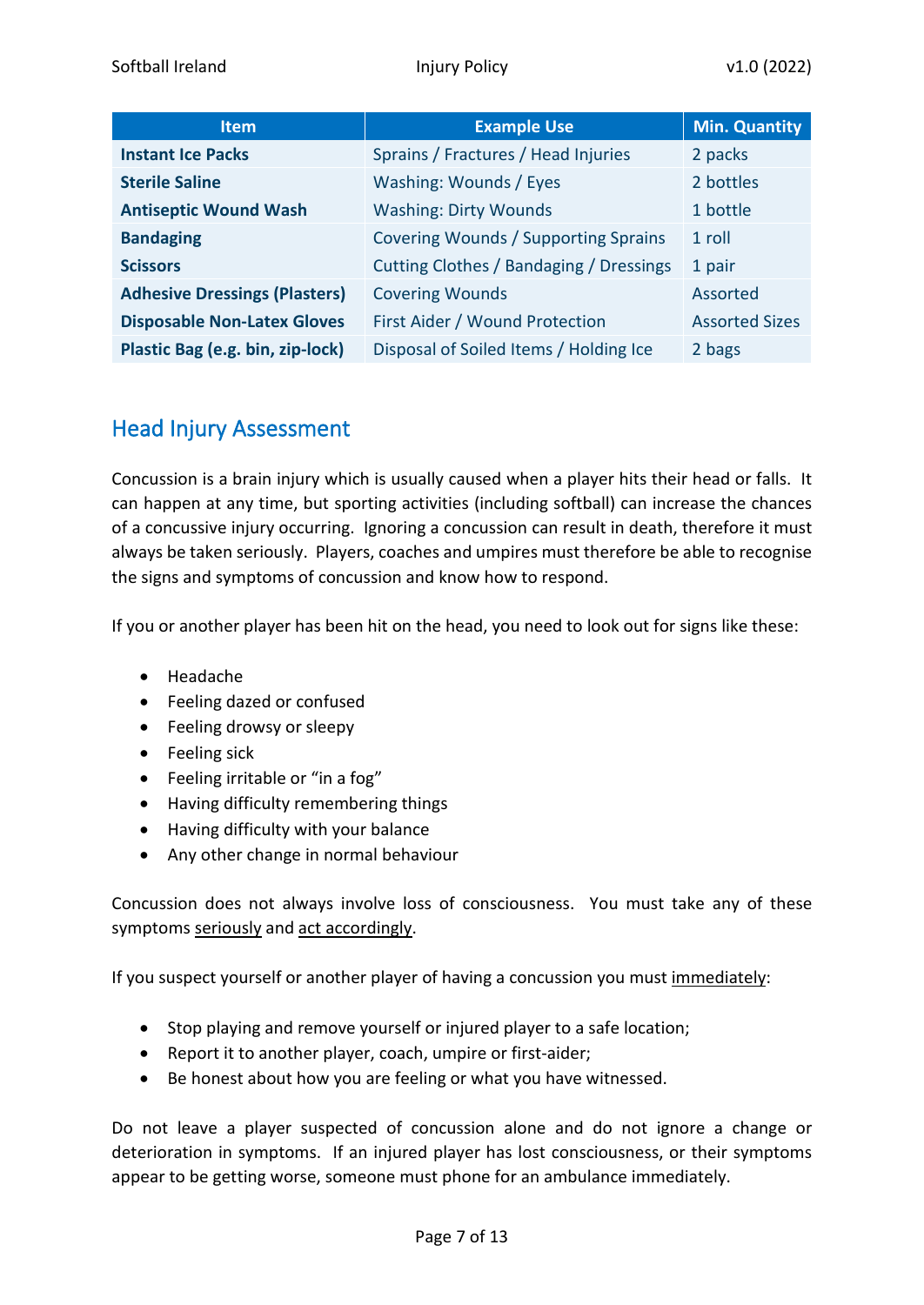A one-sheet summary guideline for recognising and managing concussion is included in **Appendix 2**.

## <span id="page-7-0"></span>Record Keeping and Incident Reporting

It is a requirement for all teams to report injuries directly to SI. When an injury occurs, this should be reported to SI using the **Injury Report Form** included in **Appendix 1**.

The reasons for reporting injuries to SI are:

- To investigate serious injuries and learn how to avoid them again in the future
- To inform policy and guideline development
- To have a written record of any injuries that might form the basis of an insurance claim
- To support teams with recurrent injuries e.g. targeted training or coaching

Not all injuries have to be reported immediately, therefore SI have created a grading system for injuries and a recommended timescale for these to be communicated:

| <b>Grade</b> | <b>Example of Injury</b>                                             | <b>Action Required</b>                                                                                                                         |
|--------------|----------------------------------------------------------------------|------------------------------------------------------------------------------------------------------------------------------------------------|
| 1 / Minor    | Cuts<br><b>Sprains</b><br><b>Minor collisions</b>                    | • Complete Injury Report Form<br>Email to SI within 7 days of incident<br>Include regional association in email                                |
| 2 / Moderate | • Broken bones<br>Head injury<br>Concussion<br>Loss of consciousness | • Complete Injury Report Form<br>• Email to SI within 24 hours of incident<br>• Include relevant regional association in<br>email              |
| 3 / Severe   | • Temporary Disability<br><b>Permanent Disability</b><br>Death       | • Phone SI President Immediately<br>• Email SI Medical Committee Immediately<br>Complete Injury Report Form<br>Email to SI as soon as possible |

## <span id="page-7-1"></span>Emergency Services Contact Details

#### <span id="page-7-2"></span>Republic of Ireland (ROI):

Emergency Services (ask for an Ambulance): Dial **999** or **112** from any phone

#### <span id="page-7-3"></span>Northern Ireland (NI):

Emergency Services (ask for an Ambulance): Dial **999** from any phone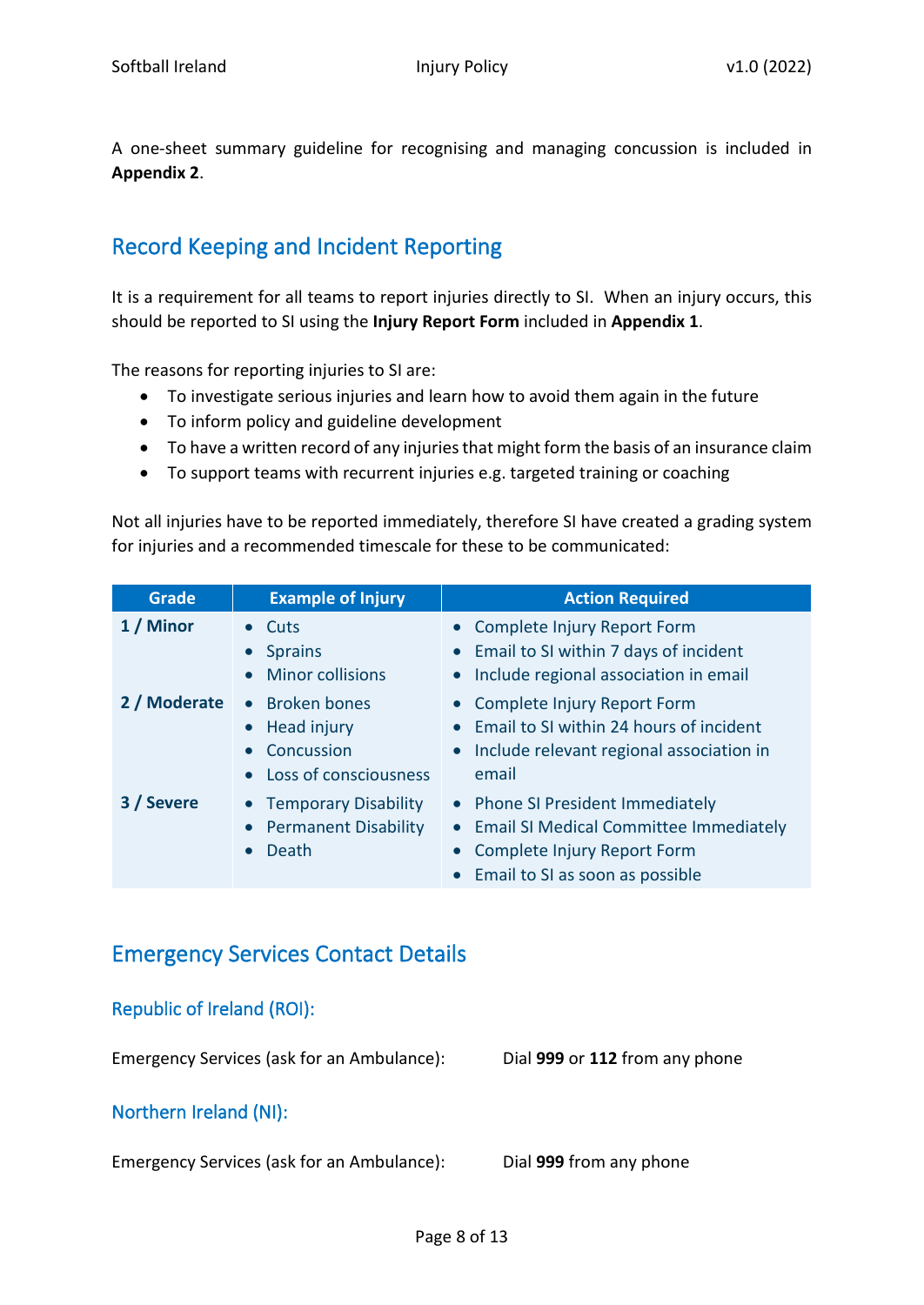## <span id="page-8-0"></span>Safeguarding

If an injury occurs in an U18 player, the relevant Softball Ireland Safeguarding Policies should be followed. The U18 status of a player should not delay immediate first aid, however consideration should be given to the fact that the injured party is not an adult and may require modified care.

The team captain / manager should immediately contact the U18 player's parent or guardian to inform them of the injury (if not already present).

More information on the Softball Ireland Safeguarding Policies can be accessed via the Safeguarding Hub on the Softball Ireland website (link: [www.softball.ie/safeguarding\)](http://www.softball.ie/safeguarding).

## <span id="page-8-1"></span>Legal Liability

It is very unlikely that any action would be taken against a first aider who was using the first aid training that they have received.

There is no requirement for medical, nursing or allied health professionals participating as players in the sport of softball to provide first aid where there is a qualified first aider present. Where no first aider is present health professionals should consider their own training and limitations before intervening with an injured player.

Before intervening with an injured player, health professionals should consider the following:

- Is there a trained first aider available?
- Is there any other heath professionals present who may be better suited to deliver first aid?
- Are they suitably trained to deal with the injury sustained?
- Do they have appropriate indemnity cover for dealing with out of hospital injuries?
- Are they under the influence of alcohol, medications or other substances that might impair their judgement?

The Medical Protection Society (Ireland/UK) recommend that all doctors assisting at sporting events in a medical capacity:

- Ensure all skills are up-to-date and that qualifications are appropriate for the event.
- Acquire basic knowledge of the sport, risks and possible injuries participants may sustain.
- Ensure that appropriate medical equipment to the sport is available according to the ruling body's requirements and professional opinion.
- Become acquainted with the guidance of the sporting organisation.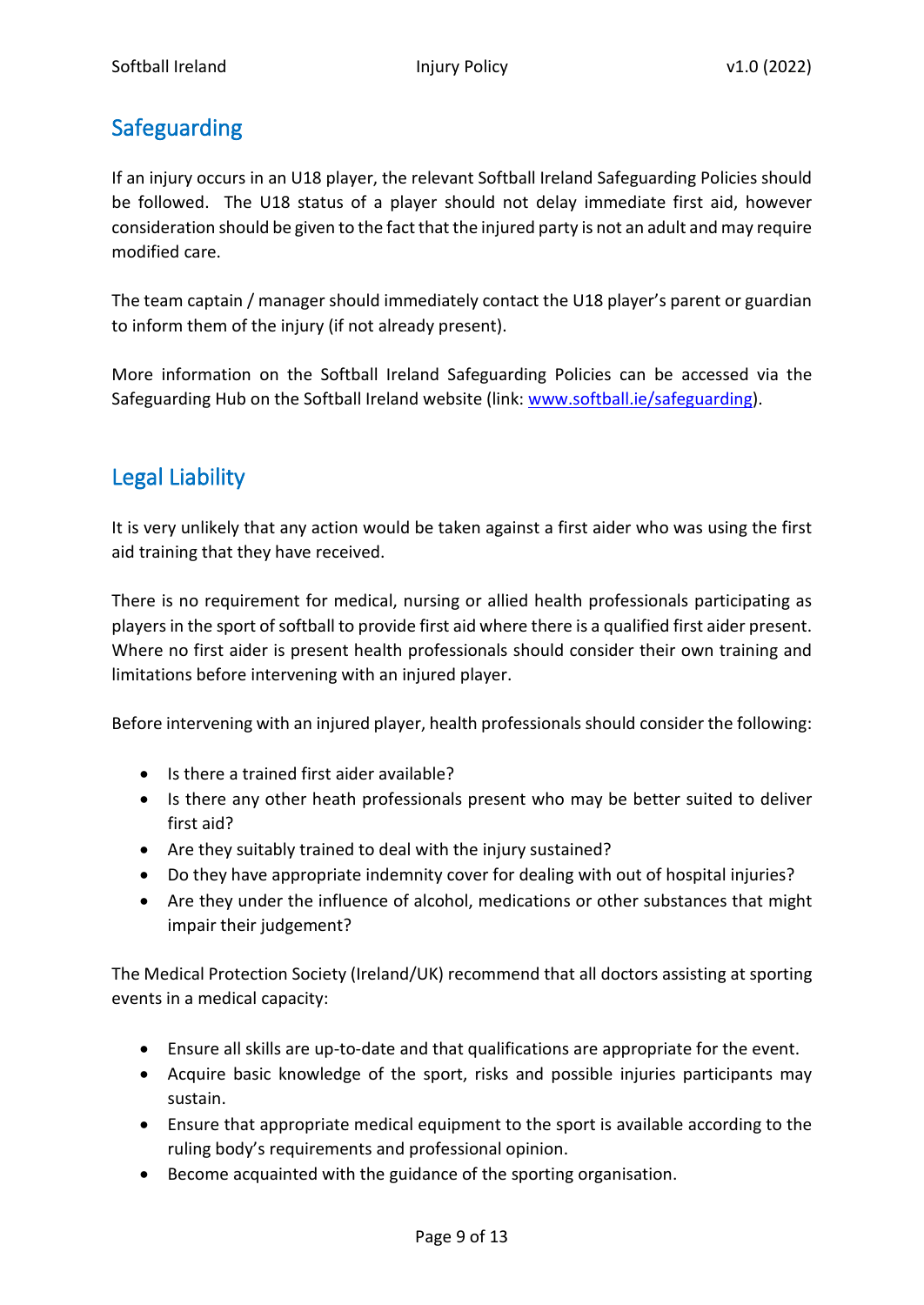- Be familiar with the local emergency services.
- Discuss and arrange appropriate professional indemnity.
- Ensure the level of responsibility is agreed with the event organisers.
- Should you be required to provide treatment to a member of the team, you should document your findings clearly and retain this record.

## <span id="page-9-0"></span>Injury Monitoring and Audit

It is recommended that SI perform a yearly audit of reported injuries to ensure no rule or policy changes are required.

It is recommended that this policy is reviewed earlier than stated in the event of a serious injury to ensure the highest level of safety for our players.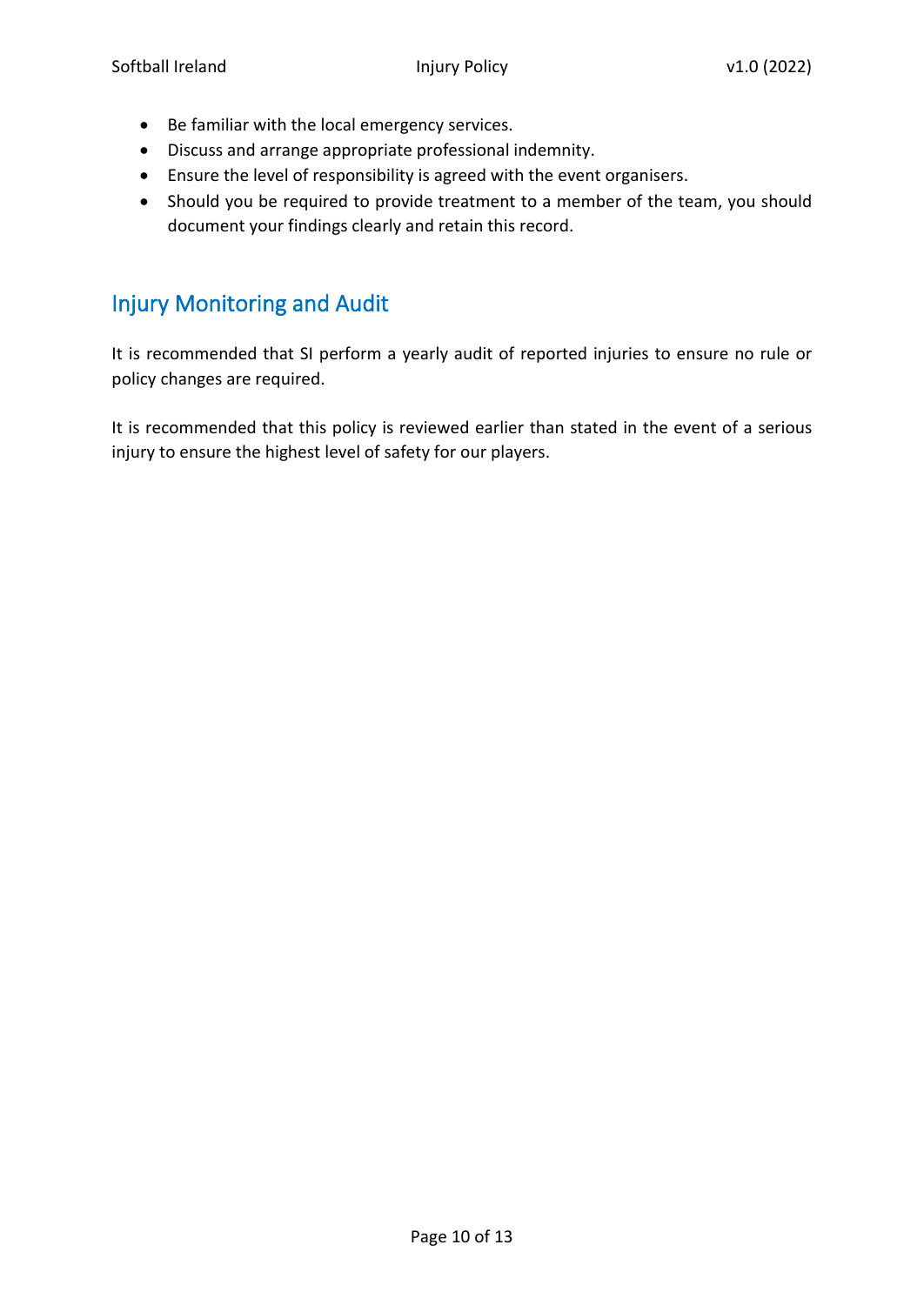# <span id="page-10-0"></span>Appendix 1: Injury Report Form

#### **Injured Party**

| Name:         | Address:       |  |
|---------------|----------------|--|
| DOB:          |                |  |
| Club:         |                |  |
| Phone Number: | Email Address: |  |

#### **Details of the Injury**

| Date:               |                                                             | Game or Training:      |                       |
|---------------------|-------------------------------------------------------------|------------------------|-----------------------|
| Time of Injury:     |                                                             | <b>Exact Location:</b> |                       |
| Time Reported:      |                                                             | Reported By:           |                       |
| Grade of Injury:    | $\Box$ 1 / Mild                                             | $\Box$ 2 / Moderate    | $\Box$ 3 / Severe     |
| Nature of Injury:   | Describe what injury was sustained.                         |                        |                       |
|                     |                                                             |                        |                       |
|                     |                                                             |                        |                       |
|                     |                                                             |                        |                       |
| Details of Injury:  | Describe the circumstances of how the injury was sustained. |                        |                       |
|                     |                                                             |                        |                       |
|                     |                                                             |                        |                       |
| Any Witnesses:      | Name and contact details of any witnesses.                  |                        |                       |
|                     |                                                             |                        |                       |
|                     |                                                             |                        |                       |
|                     |                                                             |                        |                       |
| Unconsciousness:    | $\Box$ Yes<br>□ No                                          | Concussion:            | $\square$ Yes<br>□ No |
| First Aid Provided: | $\Box$ Yes<br>$\square$ No                                  | By Whom:               |                       |

#### **Additional Information**

| Were any of the following contacted?                  |      |                                                        |  |                              |  |  |
|-------------------------------------------------------|------|--------------------------------------------------------|--|------------------------------|--|--|
| $\Box$ Ambulance                                      |      | $\Box$ Police                                          |  | $\Box$ Parents (if under 18) |  |  |
| Time Contacted:                                       |      |                                                        |  | By Whom:                     |  |  |
| What was the outcome of the injury?                   |      |                                                        |  |                              |  |  |
| $\Box$ Taken Out of Game                              |      | $\Box$ Taken Home                                      |  | $\Box$ Taken to Hospital     |  |  |
| Are there any safeguarding issues if player under 18? |      |                                                        |  |                              |  |  |
| $\Box$ Yes                                            | ⊐ No | $\Box$ N/A<br>$\Box$ Referred to SI Children's Officer |  |                              |  |  |

#### **Details of the Person Reporting the Incident**

| Name:      | Position:      |  |
|------------|----------------|--|
| Signature: | Email Address: |  |
| Date:      | Time:          |  |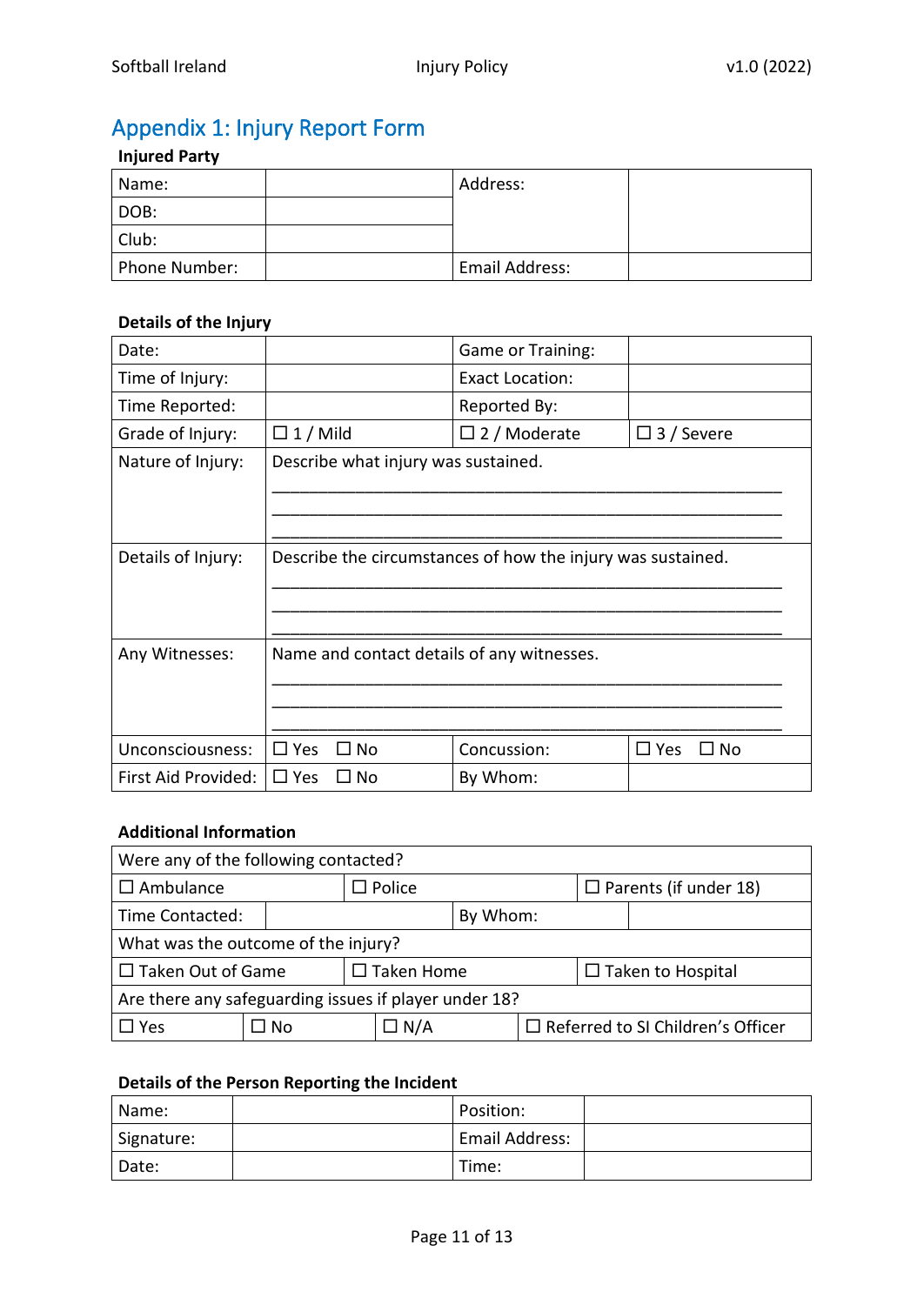# <span id="page-11-0"></span>Appendix 2: Head Injury Assessment Guideline

**Concussion should be suspected in the presence of any ONE OR MORE of the following: symptoms, physical signs, impaired brain function or abnormal behaviour.**

**Presence of any of the following signs and symptoms may suggest a concussion:**

- Loss of consciousness
- Seizure or convulsion
- Amnesia
- Headache
- "Pressure in head"
- Neck Pain
- Nausea or Vomiting
- Dizziness
- Blurred vision
- Balance problems
- Sensitivity to light
- Sensitivity to noise
- Feeling slowed down
- Feeling like "in a fog"
- "Don't feel right"
- Difficulty concentrating
- Difficulty remembering
- Fatigue or low energy
- Confusion
- Drowsiness
- More emotional
- Irritability
- Sadness
- Nervous or anxious

#### **2. MEMORY FUNCTION**

**Failure to answer all the following questions correctly may suggest a concussion:**

*"At what venue are we at today?" "Which inning is it now?" "Who scored last in this game?" "What team did you play in your last game?" "Did your team win the last game?"*

#### **3. BALANCE TESTING**

**Instruct the player to perform a tandem stance and observe for 20 seconds:** 

*"Now stand heel-to-toe with your non-dominant foot in back. Your weight should be evenly distributed across both feet. You should try to maintain stability for 20 seconds with your hands on your hips and your eyes closed. I will be counting the number of times you move out of this position. If you stumble out of this position, open your eyes and return to the start position and continue balancing. I will start timing when you are set and have closed your eyes."*

If the player makes more than 5 errors (such as lift their hands off their hips; open their eyes; lift their forefoot or heel; step, stumble, or fall; or remain out of the start position for more than 5 seconds) then this may suggest a concussion.

**Any player with a suspected concussion should be IMMEDIATELY REMOVED FROM PLAY, urgently assessed medically, and should not be left alone or allowed to drive a motor vehicle.**

Adapted from: RFU Pocket SCAT2